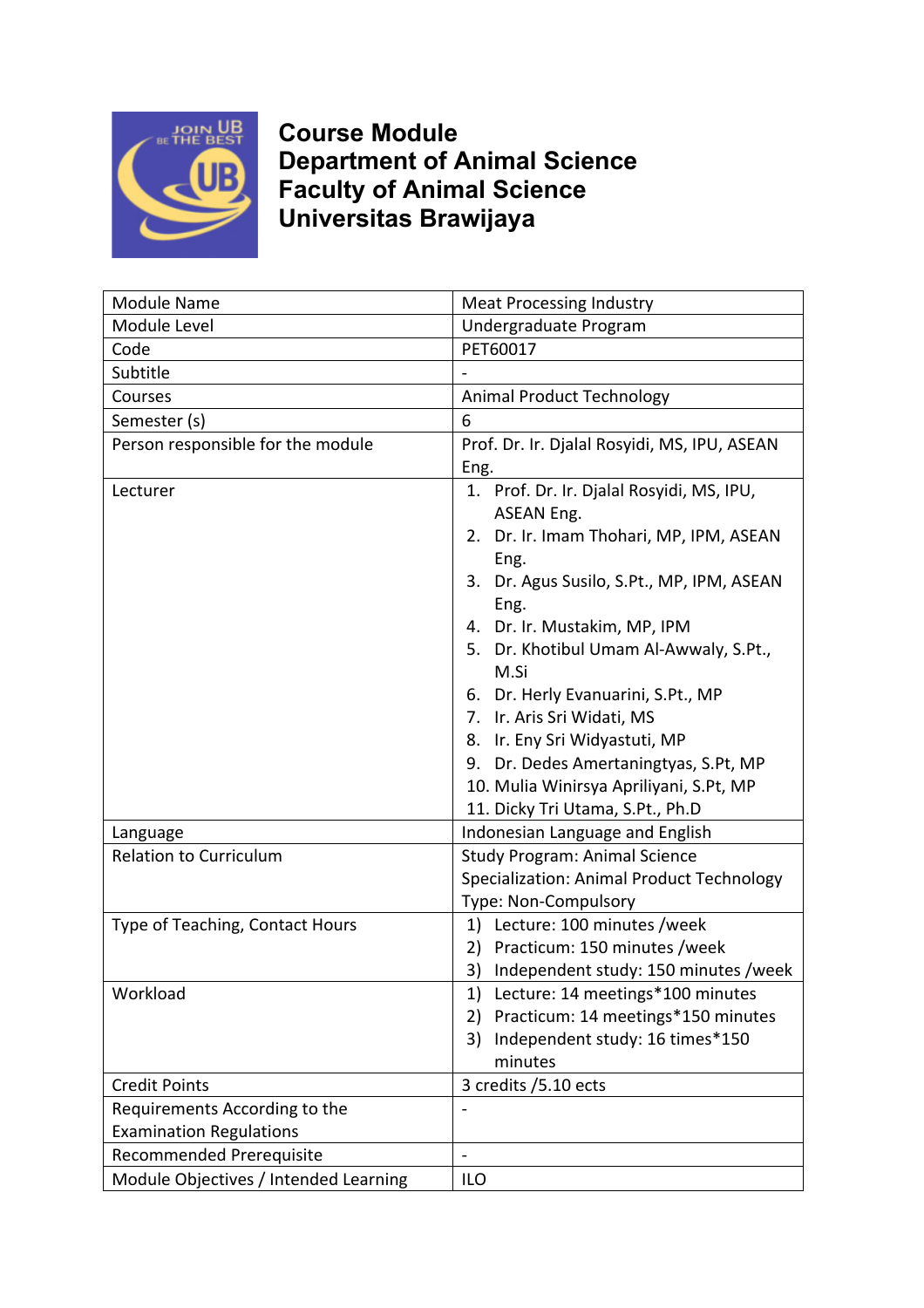| Outcomes | Learning Outcomes:                          |
|----------|---------------------------------------------|
|          | Capability to develop knowledge and<br>1.   |
|          | comprehensive<br>mindset<br>based<br>on     |
|          | Animal science and industry (LO 4)          |
|          | Capability to ethically design<br>2.<br>and |
|          | perform experiments, analyze<br>and         |
|          | data<br>interpret<br>as<br>provide<br>to    |
|          | sustainable problem solving in Animal       |
|          | Science (LO12)                              |
|          | Capability to implement technology in<br>3. |
|          | Animal<br>Science<br>to<br>increase         |
|          | productivity, efficiency, quality and       |
|          | sustainability<br>based on<br>breeding,     |
|          | nutrition, processing, management as        |
|          | well<br>as<br>to<br>organize<br>an          |
|          | entrepreneurship<br>concept<br>and<br>- a   |
|          | sustainable production system (LO 13)       |
|          |                                             |
|          | <b>Couse Learning Outcomes:</b>             |
|          | 1. Describe the potential of the meat       |
|          | processing industry in Indonesia.           |
|          | Plan the establishment of a meat<br>2.      |
|          | procurement industry and a business         |
|          | plan.                                       |
|          | Describe the flow diagram, equipment,<br>3. |
|          | machines used in the<br>and<br>meat         |
|          | processing process on an industrial         |
|          | scale.                                      |
|          | Provide<br>example<br>the<br>an<br>οf<br>4. |
|          | of<br>profile/success<br>existing<br>meat   |
|          | processing industries and develop           |
|          | products.                                   |
|          | Objectives:                                 |
|          | Explain the<br>of the<br>potential<br>meat  |
|          | processing industry in Indonesia            |
|          | Knowledge:                                  |
|          | (1) Knowledge of how to plan<br>the         |
|          | establishment of a<br>meat<br>processing    |
|          | industry.                                   |
|          | (2)<br>of flow<br>Knowledge<br>diagrams,    |
|          | equipment, and machines used in the         |
|          | process of meat processing on an industrial |
|          | scale of restructured meat, intermediate    |
|          | moisture meat, ready-to-eat meat origin     |
|          | foods, and meat canning processes.          |
|          | (3) Knowledge to establish chicken carcass  |
|          | industry, beef carcass, and mutton          |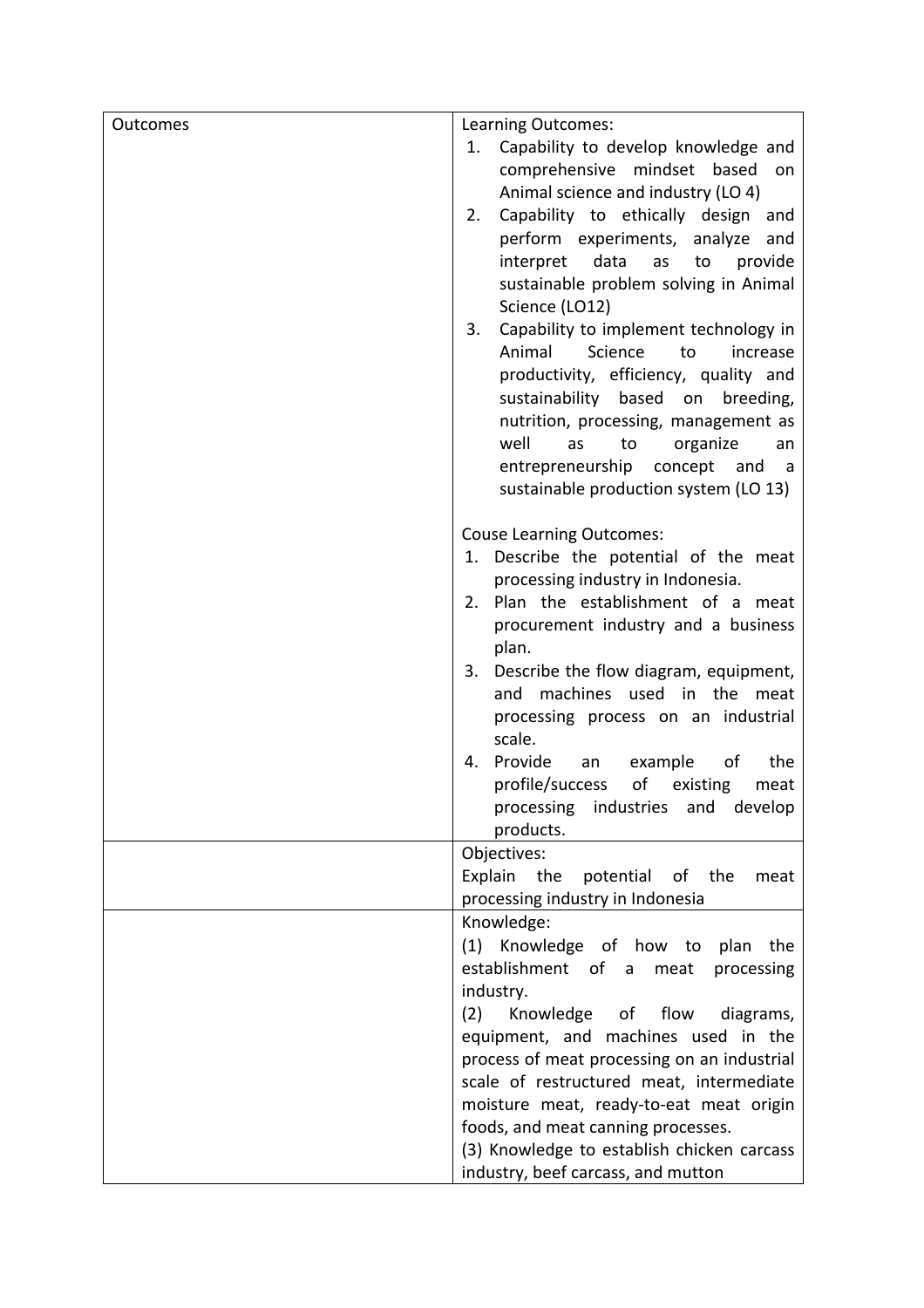|                                        | <b>Skills</b>                                |
|----------------------------------------|----------------------------------------------|
|                                        | Cognitive                                    |
|                                        | Plan the establishment of a meat supply      |
|                                        | industry and a business plan.                |
|                                        | Phsycomotoric                                |
|                                        | Describe the flow diagram, equipment, and    |
|                                        | machines used in the process of meat         |
|                                        | processing on an industrial scale.           |
|                                        | Competences                                  |
|                                        | Provide an example of the profile/success    |
|                                        | well-established<br>of<br>processing<br>meat |
|                                        | industries and develop products              |
| Content                                | 1. The description on the subject of the     |
|                                        | Course of Meat Processing Industry           |
|                                        | and the potential of the Meat                |
|                                        | Processing Industry.                         |
|                                        | 2. Meat Processing Industry Planning         |
|                                        | Slaughterhouse and Chicken<br>3.             |
|                                        | Slaughterhouse Industry                      |
|                                        | 4. Fresh Meat and Carcass Industry and       |
|                                        | the production process of fresh              |
|                                        | meat/carcass                                 |
|                                        | 5. Restructured Meat Industry (Sausage,      |
|                                        | meatballs, nuggets, meat block)              |
|                                        | IMM (Intermediate Moisture Meat)<br>6.       |
|                                        | Industry (Jerked Meat and Meat Floss)        |
|                                        | 7. Fermented and Smoked Meat                 |
|                                        | Processing Industry (Salami and Sei)         |
|                                        | The industry of HOREKA Meat (Steak,<br>8.    |
|                                        | Fried chicken)                               |
|                                        | Meat Canning Industry (Corned Beef,<br>9.    |
|                                        | Sausage, and Traditional Products)           |
|                                        | 10. Variety meat (offal) industry            |
| Study and Examination Requirements and | Examination requirements: A                  |
| Forms of Examination                   | minimum of 80% attendance to take            |
|                                        | Final Exam.                                  |
|                                        | The forms of the test: Multiple              |
|                                        | choices and/or Essay                         |
|                                        |                                              |
|                                        | Attendance > 80%<br>1)                       |
|                                        | 2) Final Score $>44$                         |
|                                        | The final score component:                   |
|                                        | 30% Midterm Exam,                            |
|                                        | 30% Final Exam,                              |
|                                        | 20% Practicum Score with a pass              |